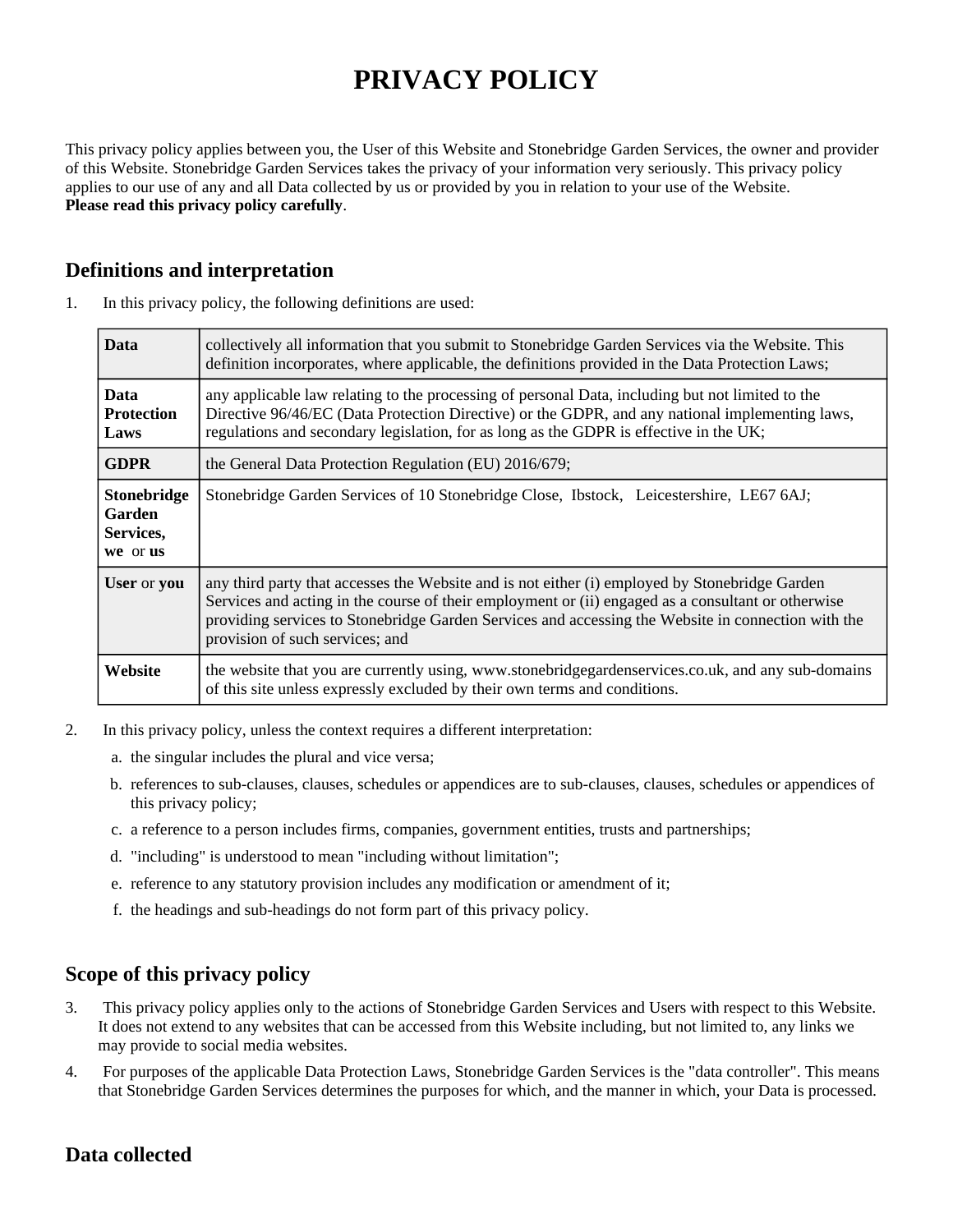- 5. We may collect the following Data, which includes personal Data, from you:
	- a. name;
	- b. contact Information such as email addresses and telephone numbers;

in each case, in accordance with this privacy policy.

### **How we collect Data**

- 6. We collect Data in the following ways:
	- a. data is given to us by you ; and
	- b. data is collected automatically.

#### **Data that is given to us by you**

- 7. Stonebridge Garden Services will collect your Data in a number of ways, for example:
	- a. when you contact us through the Website, by telephone, post, e-mail or through any other means;
	- b. when you register with us and set up an account to receive our products/services;
	- c. when you use our services;

in each case, in accordance with this privacy policy.

## **Data that is collected automatically**

- 8. To the extent that you access the Website, we will collect your Data automatically, for example:
	- a. we automatically collect some information about your visit to the Website. This information helps us to make improvements to Website content and navigation, and includes your IP address, the date, times and frequency with which you access the Website and the way you use and interact with its content.

## **Our use of Data**

- 9. Any or all of the above Data may be required by us from time to time in order to provide you with the best possible service and experience when using our Website. Specifically, Data may be used by us for the following reasons:
	- a. internal record keeping;

in each case, in accordance with this privacy policy.

- 10. We may use your Data for the above purposes if we deem it necessary to do so for our legitimate interests. If you are not satisfied with this, you have the right to object in certain circumstances (see the section headed "Your rights" below).
- 11. When you register with us and set up an account to receive our services, the legal basis for this processing is the performance of a contract between you and us and/or taking steps, at your request, to enter into such a contract.

## **Who we share Data with**

- 12. We may share your Data with the following groups of people for the following reasons:
	- a. our employees, agents and/or professional advisors It is necessary in order to provide the requested services and for accounting purposes.;

in each case, in accordance with this privacy policy.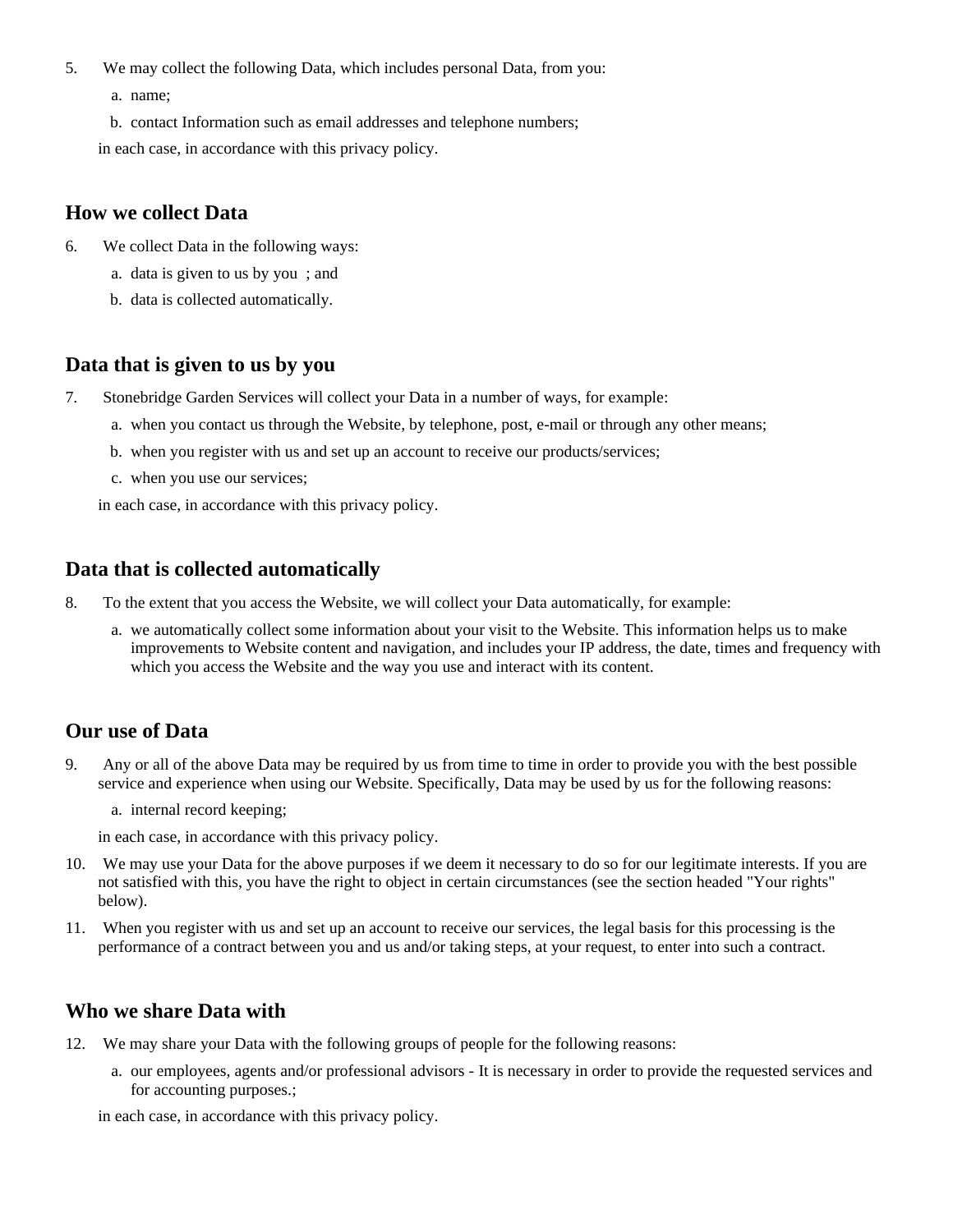# **Keeping Data secure**

- 13. We will use technical and organisational measures to safeguard your Data, for example:
	- a. access to your account is controlled by a password and a user name that is unique to you.
	- b. we store your Data on secure servers.
- 14. Technical and organisational measures include measures to deal with any suspected data breach. If you suspect any misuse or loss or unauthorised access to your Data, please let us know immediately by contacting us via this e-mail address: oli\_wood@hotmail.co.uk.
- 15. If you want detailed information from Get Safe Online on how to protect your information and your computers and devices against fraud, identity theft, viruses and many other online problems, please visit www.getsafeonline.org. Get Safe Online is supported by HM Government and leading businesses.

# **Data retention**

- 16. Unless a longer retention period is required or permitted by law, we will only hold your Data on our systems for the period necessary to fulfil the purposes outlined in this privacy policy or until you request that the Data be deleted.
- 17. Even if we delete your Data, it may persist on backup or archival media for legal, tax or regulatory purposes.

# **Your rights**

- 18. You have the following rights in relation to your Data:
	- a. **Right to access** the right to request (i) copies of the information we hold about you at any time, or (ii) that we modify, update or delete such information. If we provide you with access to the information we hold about you, we will not charge you for this, unless your request is "manifestly unfounded or excessive." Where we are legally permitted to do so, we may refuse your request. If we refuse your request, we will tell you the reasons why.
	- b. **Right to correct** the right to have your Data rectified if it is inaccurate or incomplete.
	- c. **Right to erase** the right to request that we delete or remove your Data from our systems.
	- d. **Right to restrict our use of your Data** the right to "block" us from using your Data or limit the way in which we can use it.
	- e. **Right to data portability** the right to request that we move, copy or transfer your Data.
	- f. **Right to object** the right to object to our use of your Data including where we use it for our legitimate interests.
- 19. To make enquiries, exercise any of your rights set out above, or withdraw your consent to the processing of your Data (where consent is our legal basis for processing your Data), please contact us via this e-mail address: oli\_wood@hotmail.co.uk.
- 20. If you are not satisfied with the way a complaint you make in relation to your Data is handled by us, you may be able to refer your complaint to the relevant data protection authority. For the UK, this is the Information Commissioner's Office (ICO). The ICO's contact details can be found on their website at https://ico.org.uk/.
- 21. It is important that the Data we hold about you is accurate and current. Please keep us informed if your Data changes during the period for which we hold it.

## **Links to other websites**

22. This Website may, from time to time, provide links to other websites. We have no control over such websites and are not responsible for the content of these websites. This privacy policy does not extend to your use of such websites. You are advised to read the privacy policy or statement of other websites prior to using them.

# **Changes of business ownership and control**